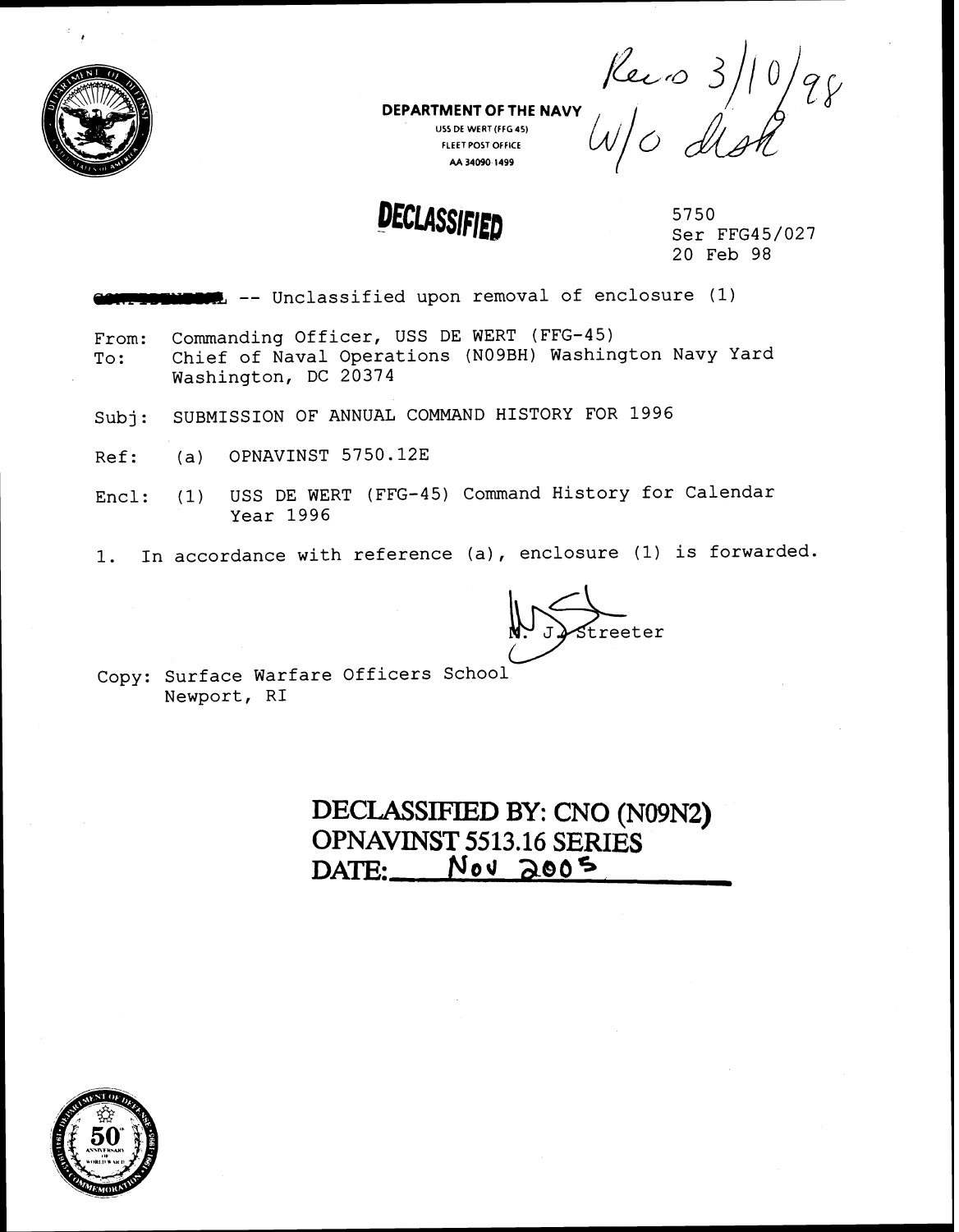

#### Subj: SUBMISSION OF ANNUAL COMMAND HISTORY FOR 1996

A. Command Composition and Organization

Mission: AAW and ASW with secondary mission areas in ASUW, ELW, and CCC.

Commander: CDR M. J. Streeter, USN

Homeport: Mayport, FL

Aircraft: Embarked two (2) SH-GOB LAMPS MK I11 Helicopters from HSL-44

B. (C) Chronology of significant events:

OIJAN-06JAN/ U/W OPERATION SHARP GUARD OIJAN-12FEB/ ASSIGNED ELEMENT OF SNFM OIJAN-11FEB/ EMBK CG LEDET 02JAN-02JAN/ HOST CSNFM RADM ROPER 05JAN-05JAN/ VERTREP USS BUTTE OGJAN-11JAN/ PVST NAPLES, IT 12JAN-14JAN/ U/W OPERATION SHARP GUARD 14JAN-14JAN/ XFER CG LE DET TO NRP CORTE REAL FOR TNG 14JAN-15JAN/ EMBK EAT 14JAN-14JAN/ HOST CSNFL RADM RODRIGUES 14JAN-14JAN/ UNREP USNS LEROY GRUMMAN 14JAN-18JAN/ U/W HUNTER KILLER GROUP OPS EX FINAL COURAGE 18JAN-2OJAN/ PVST TRIESTE, IT 21JAN-31JAN/ U/W OPERATION SHARP GUARD 22JAN-22JAN/ XFER CG LE DET TO ITS LUPO FOR TNG 22JAN-22JAN/ SMALL ARMS FIRE 23JAN-23JAN/ HOST COMWEUMARFOR RADM AZZOLLINI 24JAN-24JAN/ UNREP USS MONOMGAHELA 29JAN-29JAN/ VERTREP USNS SATURN 3OJAN-3OJAN/ UNREP USNS LEROY GRUMMAN 31JAN-31JAN/ SMALL ARMS FIRE 01FEB-04FEB/ U/W EX DOGFISH 02FEB-03FEB/ CROSSPOL 4 SAILORS 03FEB-03FEB/ UNREP USNS LEROY GRUMMAN 04FEB-05FEB/ U/W MED SEA 04FEB-04FEB/ BLACK HISTORY MONTH CELEBRATION 05FEB-lOFEB/ PVST PALERMO, IT OGFEB-O6FEB/ LCDR KALLIO RELIEVED LCDR MONTI AS XO 10FEB-12FEB/ U/W MED XSIT

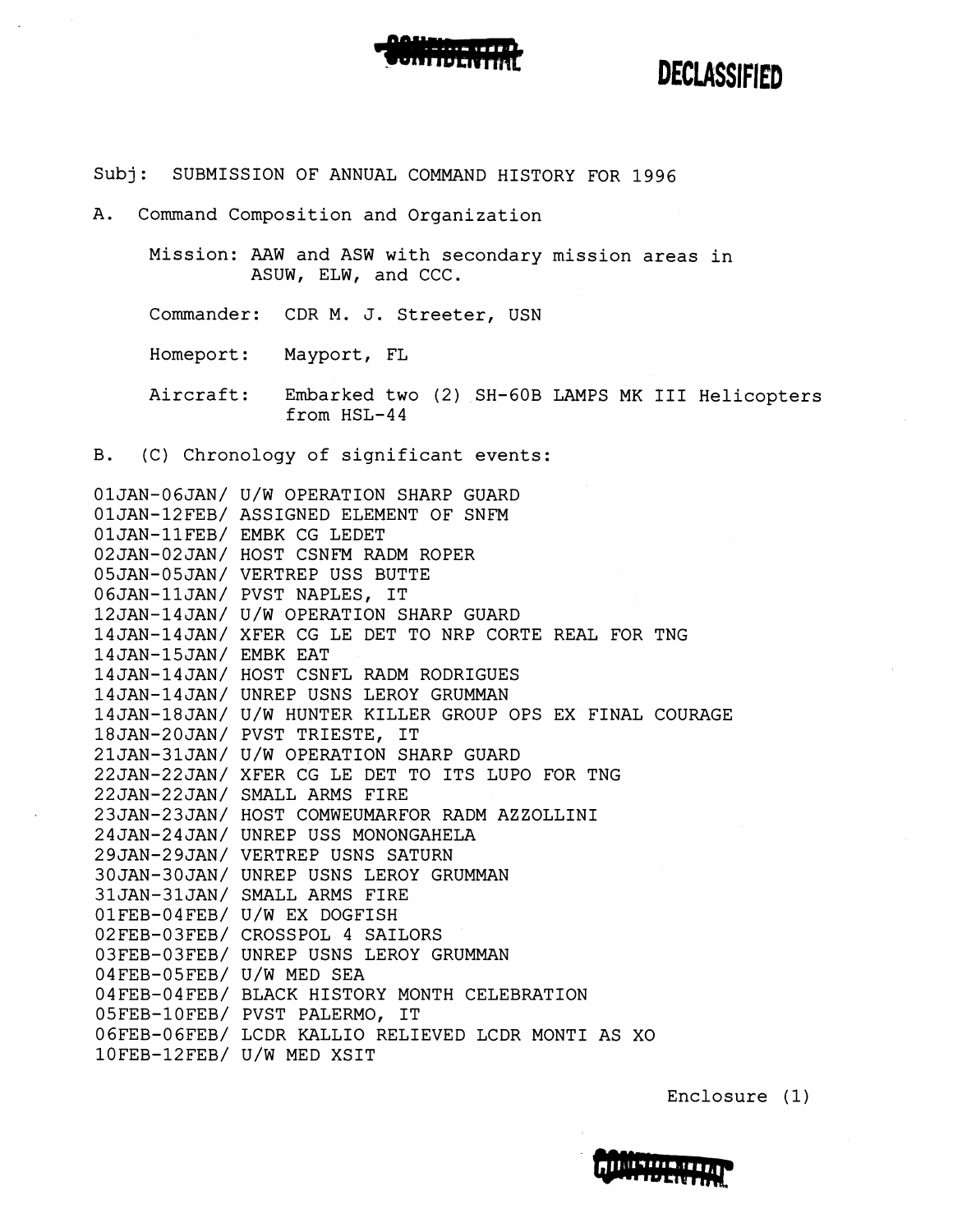

Subj: SUBMISSION OF ANNUAL COMMAND HISTORY FOR 1996 IIFEB-12FEB/ T/O SNFM DUTIES W/ USS ARTHUR W. RADFORD 11FEB-11FEB/ DISEMBK AND XFR CG LEDET TO USS ARTHUR W. RADFORD 13FEB-13FEB/ U/W STROG XSIT 13FEB-24FEB/ U/W LANT XSIT 13FEB-13FEB/ UNREP USNS MERRIMACK 14FEB-14FEB/ EMBK COMCARGRUSIX RADM CROSS 14FEB-14FEB/ CART I BRIEF 14FEB-14FEB/ AWARDS CEREMONY 16FEB-16FEB/ USABG PHOTOEX 16FEB-16FEB/ UNREP USS MONONGAHELA 18FEB-18FEB/ QUICKDRAW FIRE 76MM, .50 CAL 21FEB-21FEB/ DETACHED USABATGRU 22FEB-22FEB/ SMALL ARMS FIRE 23FEB-23FEB/ AWARDS CEREMONY 23FEB-23FEB/ STEEL BEACH PICNIC 24 FEB-27MAR/ UKP MAYPORT, FL 04MAR-O6MAR/ AVCERT PRE-AVAIL TA 08MAR-08MAR/ HOST LAKE LUCINA HIGH SCHOOL TOUR 15MAR-15MAR/ HOST LAKE MORE HIGH SCHOOL TOUR 27MAR-28MAR/ U/W RLQS HSL-44 27MAR-27MAR/ PACFIRE 76MM 28MAR-15APR/ UPK MAYPORT, FL 29MAR-29MAR/ HOST HIGHLAND HIGH SCHOOL NJROTC TOUR 01APR-03APR/ EMBK ETG PLOT I IOAPR-IOAPR/ HOST COMWESTHEMGRU RADM AMERAULT 10APR-11APR/ AMMO OFFLOAD IIAPR-IIAPR/ COMMAND PICNIC 15APR-16APR/ U/W XSIT TO CHARLESTON, SC 15APR-16APR/ TIGER CRUISE 16APR-18 JUL/ DSRA 01MAY-20JUN/ DRYDOCKED 20MAY-24MAY/ EMBK ETG PLOT I1 13JUN-13JUN/ CDR STREETER RELIEVED CDR UYAK AS CO 24JUN-28JUN/ PLOA 20JUL-20JUL/ FAST CRUISE 22JUL-22JUL/ DOCK TRIALS 23JUL-23JUL/ SEA TRIALS 25JUL-26JUL/ U/W XSIT TO MAYPORT, FL 29JUL-30JUL/ U/W XSIT TO CHARLESTON, SC 30JUL-31JUL/ AMMO ONLOAD 31JUL-02AUG/ U/W XSIT TO MAYPORT, FL O5AUG-07AUG/ U/W JAXOA TYT 12AUG-16AUG/ AVCERT TA

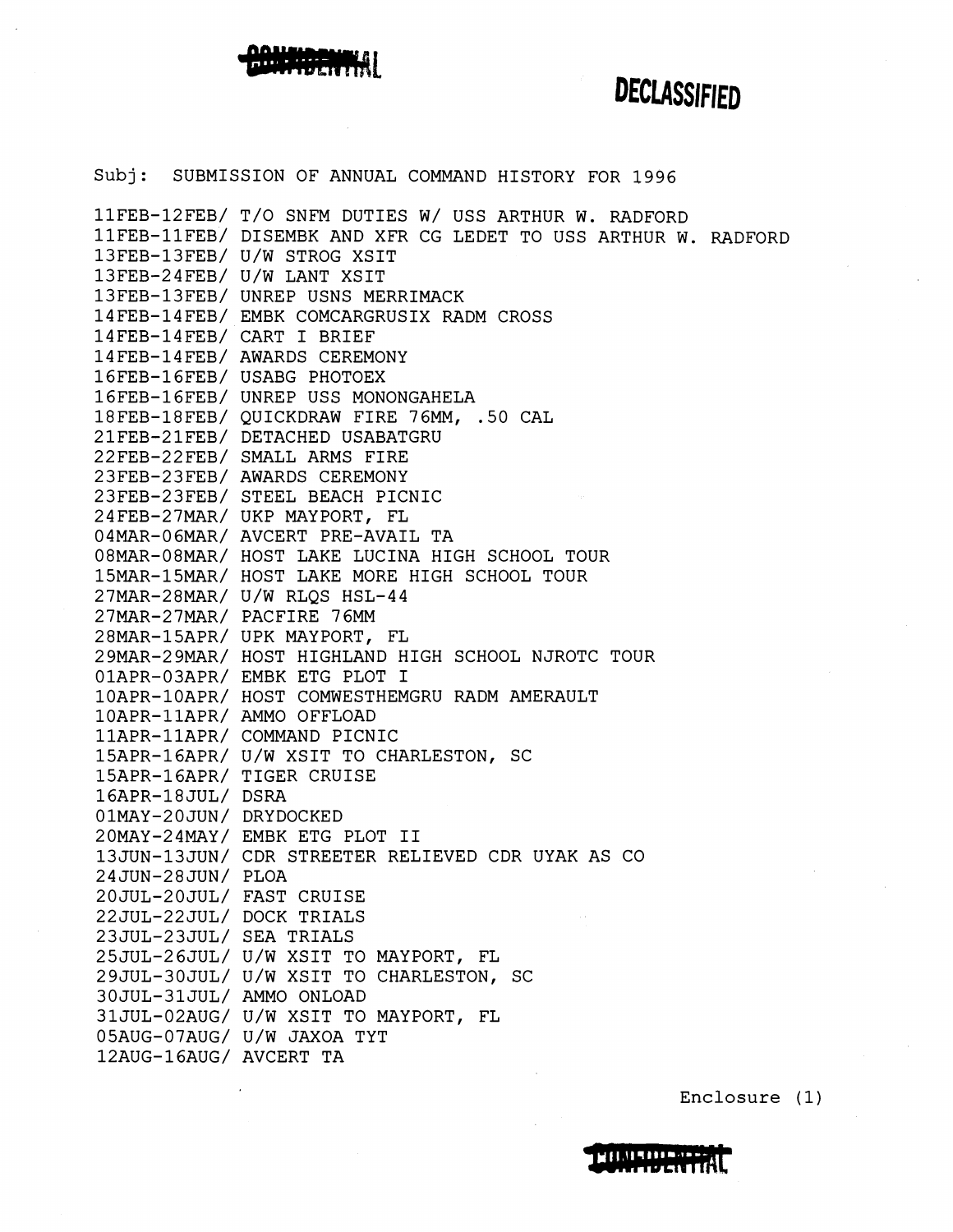

DECLASSIFIED

Subj: SUBMISSION OF ANNUAL COMMAND HISTORY FOR 1996

19AUG-23AUG/ INSURV 26AUG-29AUG/ LMA ASSIST 09SEP-13SEP/ CART II 16SEP-22SEP/ AVCERT 23SEP-27SEP/ U/W JAXOA TSTA I ETG 30SEP-130CT/ IPT MAYPORT, FL 30SEP-040CT/ TSTA/CSTG 140CT-01NOV/ TSTA ETG 070CT-110CT/ LMA 04NOV-19DEC/ CD OPS 24NAO-29NOV/ PVST CURACAO, NA 20DEC-31DEC/ HOLUPK MAYPORT, FL

#### NARRATIVE :

DE WERT began the year underway in the Adriatic Sea, Otranto Operations Area, OPAREA SYBIL, assigned to Standing Naval Force Mediterranean, Operation Sharp Guard, while on deployment with the USS AMERICA Battle Group. The ship's mission was to patrol the Straights of Otranto between Italy and Albania and enforce the United Nations' embargo on arms entering the former Republic of Yugoslavia. The ship had embarked a LAMPS MK **I11** helicopter detachment from HSL-44, and a United States Coast Guard Law Enforcement Detachment.

On 02JAN96 DE WERT hosted Commander Standing Naval Force Mediterranean, RADM Roper, for lunch. An ammunition VERTREP was conducted with USS BUTTE on 05JAN96. The ship entered Naples, Italy, for a port visit over the period 06JAN96 through llJAN96.

DE WERT was back on station in OPAREA SYBIL over the period 12JAN96 to 14JAN96. On 14JAN96 the errbarked CG LEDET transferred to the Portuguese naval ship NRP CORTE REAL to conduct training. The ISIC Engineering Assessment Team embarked for a highly successful assessment over the period 14JAN96 to 15JAN96. On 14JAN96 the ship hosted Commander Standing Naval Force Atlantic, RADM Rodrigues, for lunch. Also on 14JAN96 DE WERT conducted an UNREP with USNS LEROY GRUMMAN.

From 14JAN96 to 18JAN96 DE WERT participated in Exercise Final Courage with the USS AMERICA Battle Group. The ship was the primary contributor to the development and implementation of "Hunter Killer Group" Under Sea Warfare tactics. From 18JAN96 to 20JAN96 DE WERT conducted a brief port visit to Trieste, Italy.

DE WERT was back on station in OPAREA SYBIL during the period 21JAN96 to 31JAN96. On 22JAN96 the ship transferred the

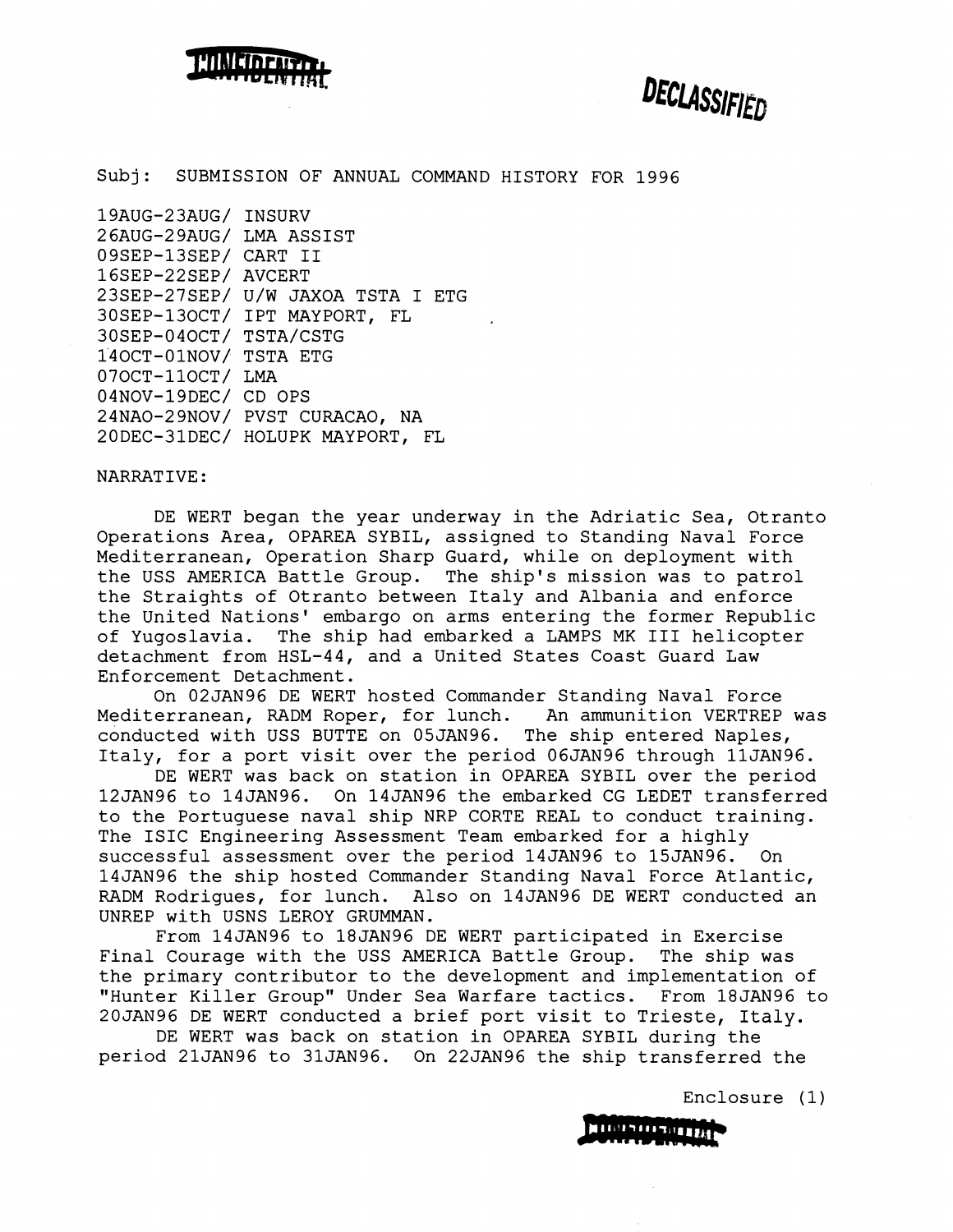### Subj: SUBMISSION OF ANNUAL COMMAND HISTORY FOR 1996

embarked CG LEDET to the Italian naval ship ITS LUPO to conduct training. Also on 22JAN96 DE WERT conducted small arms famfire. Commander Western European Union Maritime Force, RADM Azzollini, visited DE WERT. UNREP was conducted with USS MONONGAHELA on 24JAN96 and VERTREP with USNS SATURN on 29JAN96. The ship conducted UNREP with USNS LEROY GRUMMAN on 30JAN96. DE WERT conducted a small arms famfire on 31JAN96.

From 01FEB96 to 04FEB96 DE WERT was a participant in Exercise Dogfish, an under sea warfare event. Included was a cross pollination of four personnel from 02FEB96 to 03FEB96. On 03FEB96 the ship conducted UNREP with USNS LEROY GRUMMAN.

DE WERT was underway in the central Mediterranean Sea during the period 04FEB96 to 05FEB96. On 04FEB96 the ship held a Black History Month observance. DE WERT was inport Palermo, Italy, from 05FEB96 to 10FEB96. On 06FEB96 LCDR Kallio relieved LCDR Monti as Executive Officer.

The ship was underway in the Mediterranean Sea 10FEB96 to 12FEB96. DE WERT conducted a turn-over of Standing Naval Force Mediterranean duties and responsibilities, including an extensive Sharp Guard brief, with the USS ARTHUR W. RADFORD llFEB96 and 12FEB96. The embarked Coast Guard Law Enforcement Detachment transferred to USS ARTHUR W. RADFORD on llFEB96. DE WERT conducted a transit of the Straits of Gibraltar on 13FEB96.

DE WERT crossed the Atlantic Ocean from 13FEB96 to 24FEB96. The ship conducted UNREP with USNS MERRIMACK on 13FEB96. On 14FEB96 DE WERT embarked Commander Carrier Group Six, RADM Cross, for the CART I brief. RADM Cross conducted an awards ceremony while on board. On 16FEB96 DE WERT participated in a PHOTOEX with the entire USABATGRU, and conducted UNREP with USS MONONGAHELA. 76mm and .50 cal quickdraw firings were held on 18FEB96. Small arms famfire was conducted on 22FEB96. An awards ceremony and steel beach picnic were held on 23FEB96.

DE WERT returned to homeport, Mayport, Florida, on 24FEB96. The ship was in a leave and upkeep period from 24FEB96 to 27MAR96. An aviation Certification Pre-Availability Technical Assist visit was conducted 04MAR96 to 06MAR96. The ship hosted tours for Lake Lucina High School on 08MAR96 and Lake More High School on 15MAR96.

DE WERT was underway 27MAR96 and 28MAR96 conducting RLQs with HSL-44 in the JAXOPAREA. On 27MAR96 the ship conducted a 76mm pacfire. DE WERT returned to Mayport **28MAR96.** 

The ship remained in Mayport, Florida, 28MAR96 to 15APR96 in upkeep. Highland High School's Naval Junior Reserve Officer

Enclosure (1)

**HIMSHIRTED**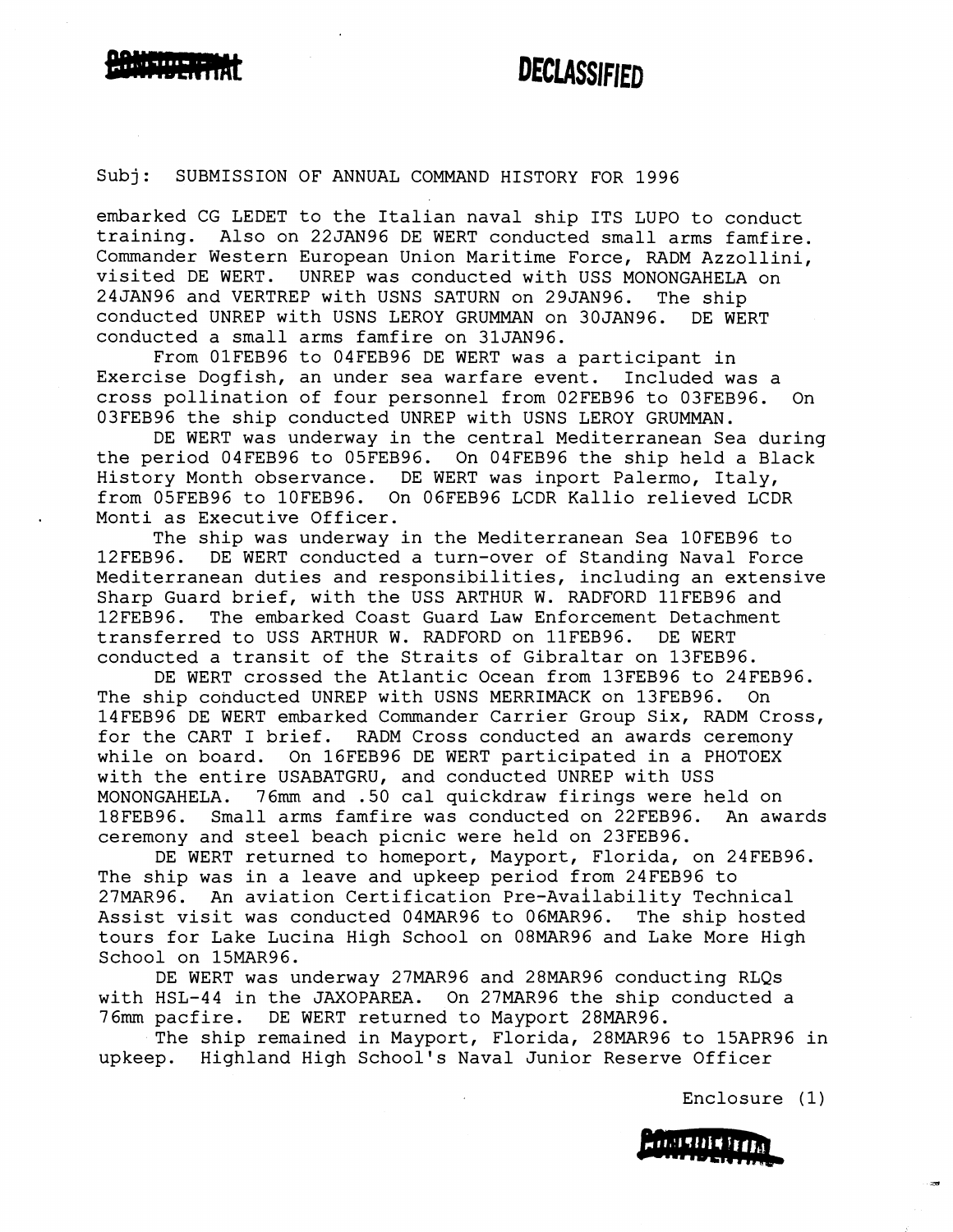



#### Subj: SUBMISSION OF ANNUAL COMMAND HISTORY FOR 1996

Training Corp toured DE WERT 29MAR96. A Pre-light Off Training I visit was conducted by ETG 01APR96 to 03APR96. On 10APR96 DE WERT was visited by Commander Western Hemisphere Group, RADM Amerault. Ammunition offload/crossdeck was conducted on 10APR96 and llAPR96 in Mayport with USS AUBREY FITCH and Naval Station Mayport Weapons Department. A command picnic was held on llAPR96.

DE WERT was underway 14APR96 enroute to Charleston, South Carolina. A tiger cruise was conducted enroute. DE WERT arrived at Detyens Shipyard Main Facility on 15APR96 for drydocking selected restricted availability (DSRA). DE WERT entered drydock on 01MAY96. PLOT I1 was conducted by ETG from 21MAY96 to 24MAY96.

On 13JUN96, Commander Matthew J. Streeter relieved Commander Richard Uyak as Commanding Officer in a ceremony held at xxx park in Charleston, SC. Captain David Van Saun was guest speaker.

On 20JUN96, DE WERT left drydock and began preparations for an ISIC Light Off Assessment. Upon successful completion of LOA, a fast cruise was conducted on 20JUL96 and the ship left for sea trials on 23JUL96. After final acceptance of the ship from Detyens Shipyard, DE WERT returned to it's homeport of Mayport, FL for a three day visit with family and friends before returning to Charleston for an ammunition on load on 31JUL96. A brief stop for fuel in Mayport and the ship began TYT in the Jacksonville Operating Areas from 5-7AUG96.

An Aviation Certification tech assist began inport Mayport on 12AUG96 and finished on 16AUG96 with only minor discrepancies noted. Immediately following the AVCERT TA, the ship entered INSURV from 19AUG96 through 23AUG96. From 26-29AUG, Supply Department received a Logistics Management tech assist.

The month of September was full of training and inspections, beginning with the Command Assessment of Readiness and Training I1 from 9-13SEP96 followed by Aviation Certification from 16- 23SEP96. The ship was underway 23-29SEP96 for a Tailored Ships Training Availability I, conducted by Engineering Training Group. Combat Systems Training Group arrived 30SEP96 for the next phase of TSTA I which finished on 40CT96, while the Engineers received another look from ETG 140CT96 through 1NOV96.

On 4NOV96, DE WERT departed for the Caribbean assigned to CTG 4.1 in support of Counter-Narcotics Operations. Embarked was a Coast Guard Law Enforcement Detachment from Miami. This excursion in pursuit of drug runners was highlighted by two unsuccessful attempts to stop "go-fasts." DE WERT attempted to